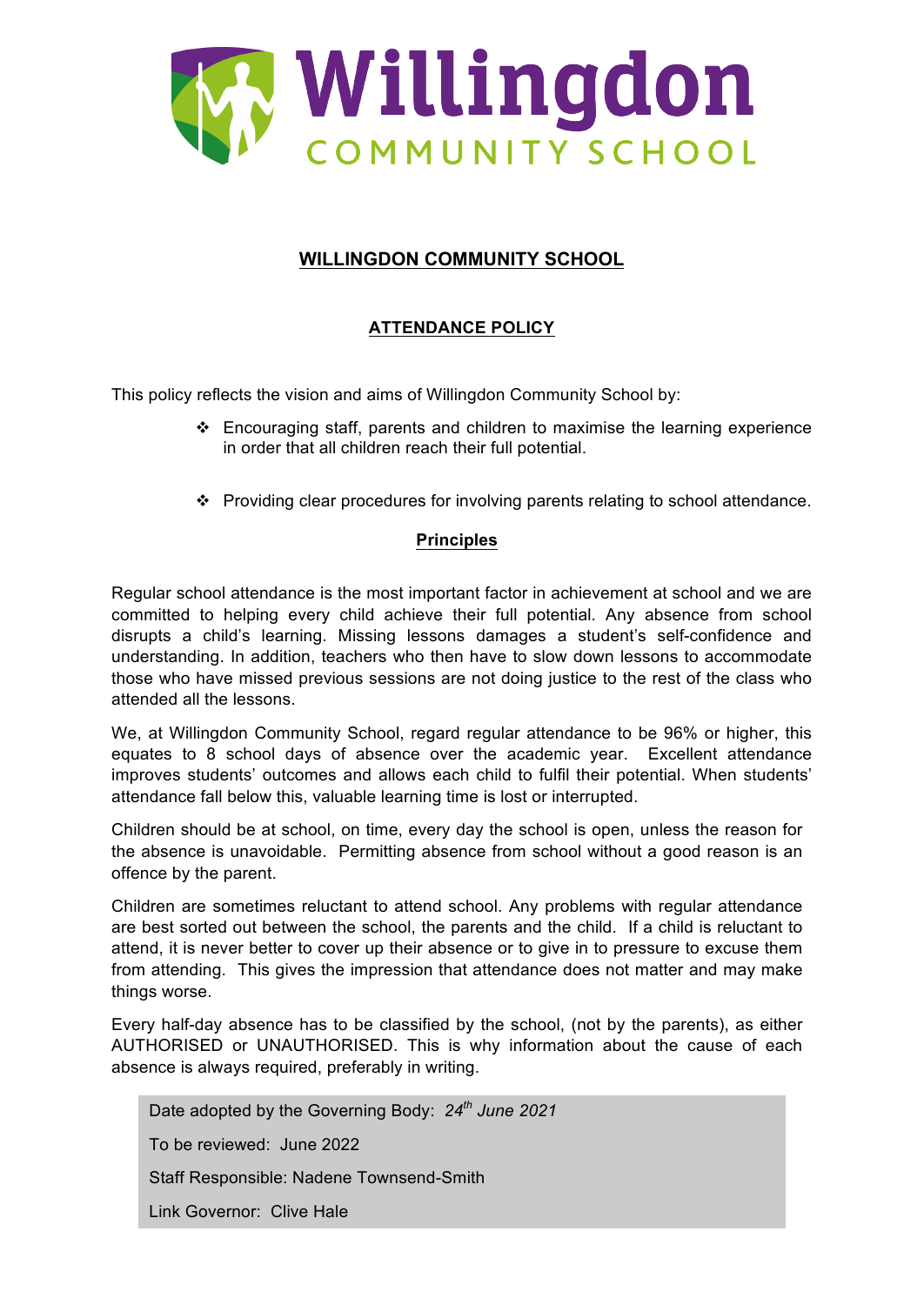**Present** – The student is on the school site at the time of registration.

**Approved Education Activity (AEA)** – The student is engaged in an approved, supervised activity off site for example, an educational visit, sporting activity or work experience.

**Authorised absence (C,M,I)** – Authorised absences are mornings or afternoons away from school for a reason such as genuine illness or other unavoidable cause. This will include illness, medical appointments, bereavement or any other circumstances that the school deems appropriate. A request for medical evidence is made when a student falls below 91% attendance and is therefore classified as a Persistent Absentee*.* 

**Excluded** – Excluded from school.

**Unauthorised absences (U)** are those which the school does not consider reasonable and for which no "leave" has been given. This includes:

- ! parents keeping children off school unnecessarily
- $\div$  truancy
- $\div$  absences which have never been properly explained
- $\div$  children who arrive at school too late to get a mark

**It is not appropriate for the school to authorise absences for shopping, looking after other children, day trips etc. Leave may, however, be granted in an emergency (e.g. bereavement) or for medical appointments which must be in school time. Even though the latter is authorised, it will still be counted as an absence.**

**School refusal (O)** – this is chronic non-attendance, usually where there are wider family, psychological or behavioural problems affecting the student's ability to attend school. The school will use interventions to support such situations but this can lead to local authority involvement in more serious cases. We can only accept consultant letters to make onward referrals to ISEND Teaching and Learning provision. GP letters are insufficient for such purposes.

#### **Persistent Absenteeism**

The Government threshold for Persistent Absenteeism is 90% or lower. This includes all absence, whether as a result of genuine illness or for unauthorised reasons. The names of those on this figure or below are taken directly from our database by County.

#### **Willingdon Community School Policy regarding Holidays in Term Time**

The DfES instructs schools to consider holidays in term time only in very exceptional circumstances. Almost all holidays taken during term time will be coded as unauthorised absences. There is no entitlement for parents to remove their child from school for a family holiday during term time, even in circumstances where the parents' employers refuse to grant holidays outside of the school term. The school is the only agency which can authorise such a holiday.

Parents who wish to claim exceptional circumstances as a reason for taking holidays in term time should be given the school's request form and return it to the Attendance Manager when possible at least 2 months before the holiday. A copy of our request form, together with a letter from the Headteacher explaining our policy, is available on the website.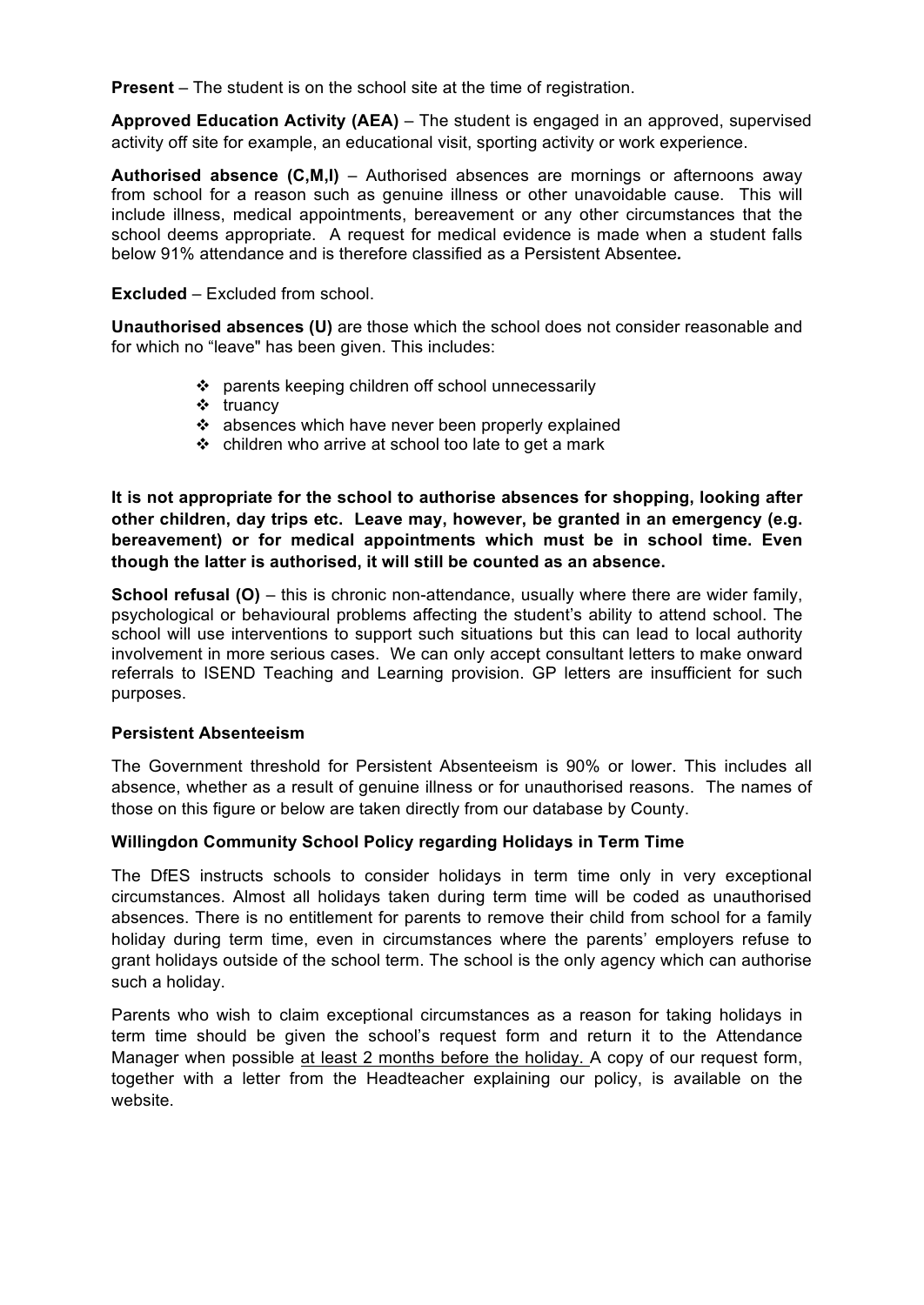## **Attendance Responsibilities**

## **Parent/Carers**

Parents have the prime responsibility for ensuring that their child regularly attends school.

## **Parent/Carers are asked to:**

- Contact the school by 8.30am on each day of absence using the absence line 01323 483144 with an explanation and reason for absence. They may also email studentabsence@willingdonschool.org.uk or by text to 01323700027.
- Inform the school of an advanced or planned appointment that cannot be taken outside the school day.
- Refrain from requesting any authorised absence except under exceptional circumstances.

## **Tutors will:**

- Encourage all students to have regular attendance by engaging in frequent reminders and sharing attendance data with their tutees.
- Have conversations with students regarding absences.
- Have direct correspondence with parents regarding the students' wellbeing and attendance if this falls below 96%.
- Keep an overview of your child's attendance.
- Liaise with the Director of Student Progress regarding interventions and individual concerns.
- Inform students of the procedures regarding planned absence.
- Sanction poor punctuality: if a child has arrived on site and on time, but failed to attend Lesson 1 at 8:30am.

## **Subject Teachers will:**

- Take an electronic register each lesson within 10 minutes of the start of the lesson.
- Ensure the statutory register is taken at the very start of lesson 1 and 4 and again lesson 5 for safeguarding issues following lunch time.
- Pass on any concerns about absentees from lessons using 'on call' and the pastoral support team.
- Use SIMS to record any punctuality issues and pass any concerns to the tutor and DoSP.
- Sanction poor punctuality to any lesson.
- If taking students off site, follow the protocol for recording attendance with the Attendance Officer and pastoral leaders.
- Inform the Attendance Officer by email and other staff of the students absent due to off-site activities using the Daily Bulletin.

## **Pastoral Support Assistants will:**

- Contact parents regarding poor punctuality on the day this has occurred, follow up with conversations if the problem of poor punctuality persists.
- Track and monitor poor punctuality and inform Directors of Student Progress of the pattern of lateness.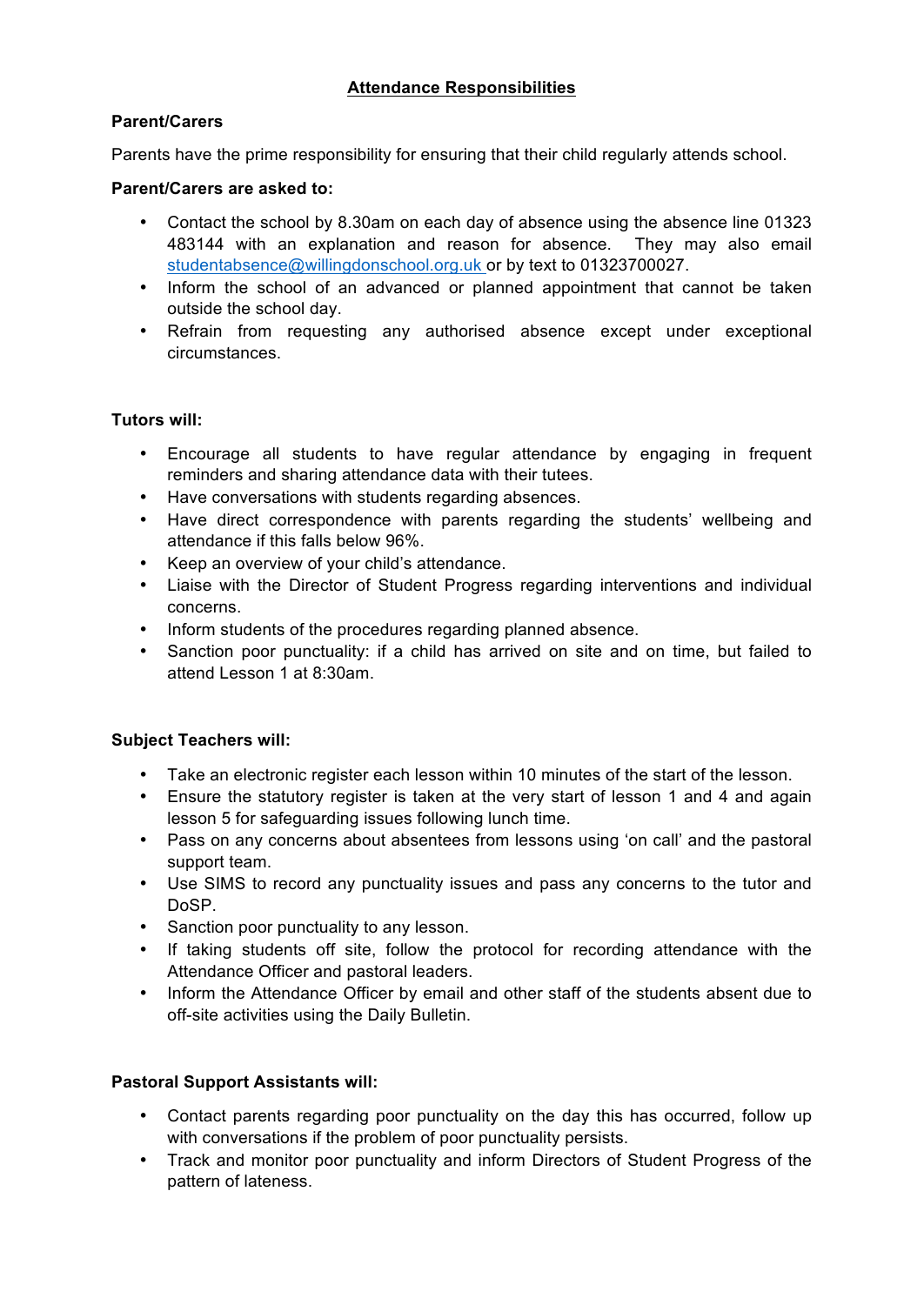## **Directors of Student Progress will:**

- Track and monitor attendance for their year group.
- Use weekly tutor meeting to liaise with tutors and highlight concerns that require action.
- Liaise and meet with the Assistant Headteacher where there are concerns, reporting fortnightly on their year group attendance and vulnerable groups.
- Act on information from staff concerning attendance or poor punctuality, sanctioning accordingly.
- Inform parents of any students where poor punctuality or regular attendance is not habitual and put intervention in place, referring to agencies as required.
- Use assemblies and the school reward system to promote regular attendance.
- Hold attendance meetings with parents.

## **Attendance Manager will:**

- Track and monitor whole school attendance and punctuality, initiating whole school policies and systems as required. Track and monitor the attendance of vulnerable groups, passing such information to the relevant members of staff.
- Support Directors of Student Progress to lead their teams to foster regular attendance.
- Liaise with external agencies to devise any necessary interventions for students with persistent absenteeism or at risk of long term absence.
- Contact parents on first day of absence and every day thereafter.
- Compile attendance data for Headteacher, Governing Body, DoSP, AHT.
- Hold attendance meetings with Parents, DOSP and Assistant Headteacher.
- Consider withdrawal from learning (holiday) applications.
- Consider exceptional leave requests based on students' prior levels of attendance.

## **Assistant Headteacher will:**

- Track and monitor whole school attendance and punctuality, initiating whole school policies and systems as required. This will be achieved with the Senior Leadership Team and other members of the pastoral team.
- Track and monitor the attendance of vulnerable groups, passing such information the relevant members of staff.
- Support Directors of Student Progress to lead their teams to foster regular attendance.
- Liaise with Attendance Manager regarding whole school attendance.

## **The Headteacher will:**

- Monitor the policy and ensure the policy is adhered to.
- Ensure that attendance data is presented to the governing body and shared regularly with staff.
- Set attendance targets as part of the School Improvement Plan.

## **The Governing Body will:**

- Approve attendance policy.
- Receive reports form the Headteacher.
- Scrutinise the working of the policy in light of the attendance data presented.
- Support the implementation of the policy.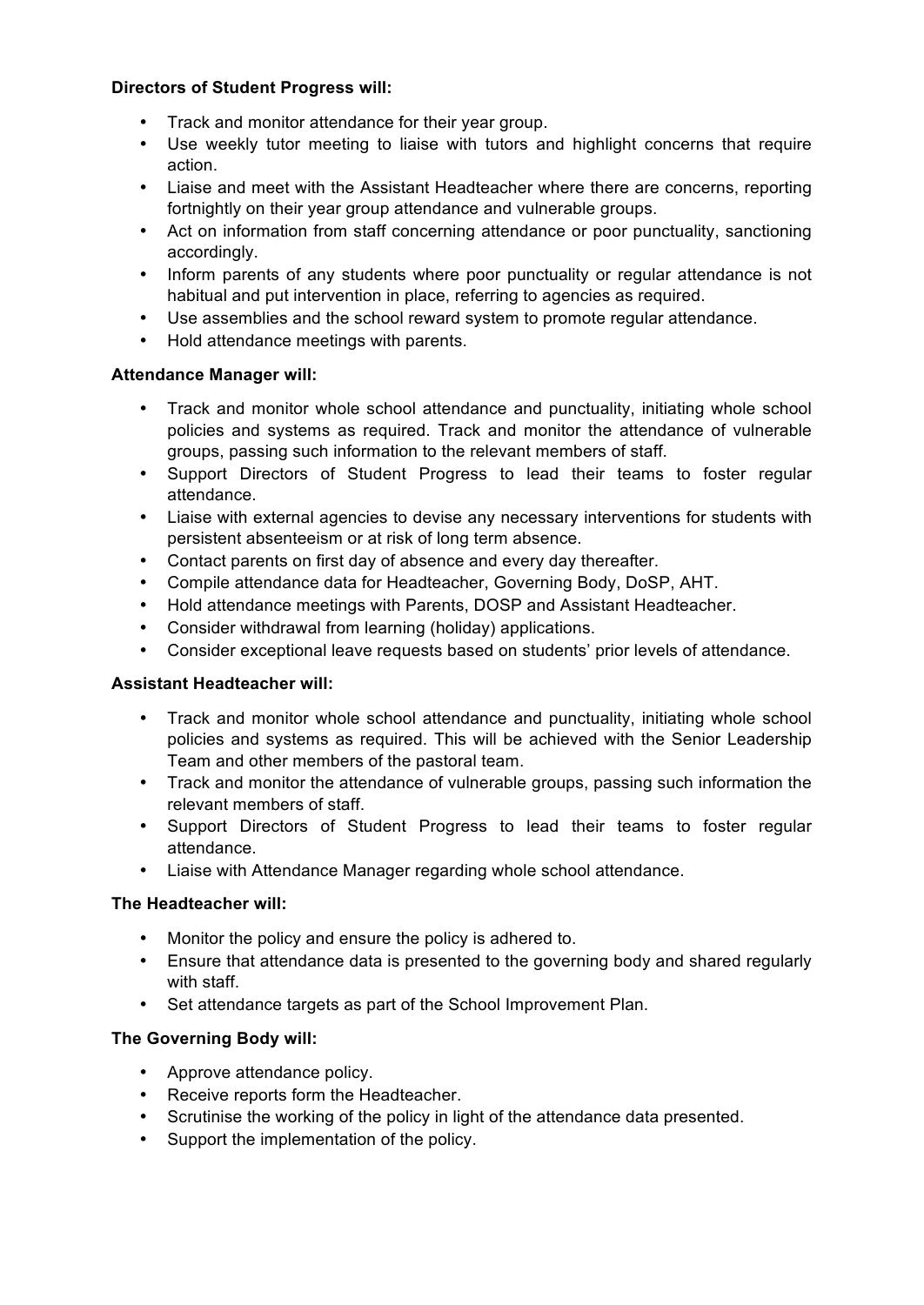#### **Attendance Procedures**

#### **Notifying the School of a Child's Absence**

If a child is absent from school, parents are expected to notify the Attendance Manager in advance (if this is a planned absence) or as soon as possible on the day of absence, preferably before 8.30am. This can take the form of a telephone call, text or email to the Attendance Manager. Absence line 01323 483144. They may also email studentabsence@willingdonschool.org.uk or text 01323 700027.

If no such communication is received, the Attendance Manager will contact parents by phone or text to inform them that their child is absent from school and request the reason.

If the school does not receive an explanation for absence on the first day, an email of enquiry will be sent home. The absence will be unauthorised if no reason given.

The same procedure will be followed on each day of a child's absence and not just on the first day of absence, even if a valid reason is given. This is a precaution in case a child truants after having had an authorised absence for illness.

Parents are expected to contact school at an early stage and to work with the staff in resolving any problems together. If difficulties cannot be sorted out in this way, the school may refer the child to the Education Support, Behaviour & Attendance Service (ESBAS) and Educational Welfare Officer (EWO). The Practitioner will also try to resolve the situation by agreement but, if other ways of trying to improve the child's attendance have failed, these Officers can use Legal Interventions on parents or to seek an Education Supervision Order on the child. The maximum penalty on conviction is a fine of £2500 and/or 3 months imprisonment.

The school will have the following rigorous and robust systems to ensure high levels of attendance:

- Daily monitoring of student absence with parent/carer by phone or email where we have not been informed of the absence;
- Daily monitoring of punctuality and lateness to school/lessons with follow up sanctions applied and parents notified on the day.
- Weekly monitoring and tracking of attendance to identify trends and initiate interventions to promote excellent attendance.

#### **Punctuality**

Late arrival at school is recorded by the pastoral team for all students regardless of the reason. Parents have a legal obligation to ensure their child arrives for an 8:30am start to Lesson 1 and the registration period will close at 9:20am. Students arriving between 8:30am and 9:20am will be coded as Late (L). Any arrivals after this time will be unauthorised and coded as such (U), unless there is medical evidence or special circumstances to which the school have been notified (i.e. half a day).

If a student arrives at school after 8:30am, parents will be notified using our email/text or Edulink. They will receive a standard notification that their child has arrived late. They will also receive a same day break sanction and this will be logged on our behaviour management system. Continued issues with punctuality will accelerate the sanction and lead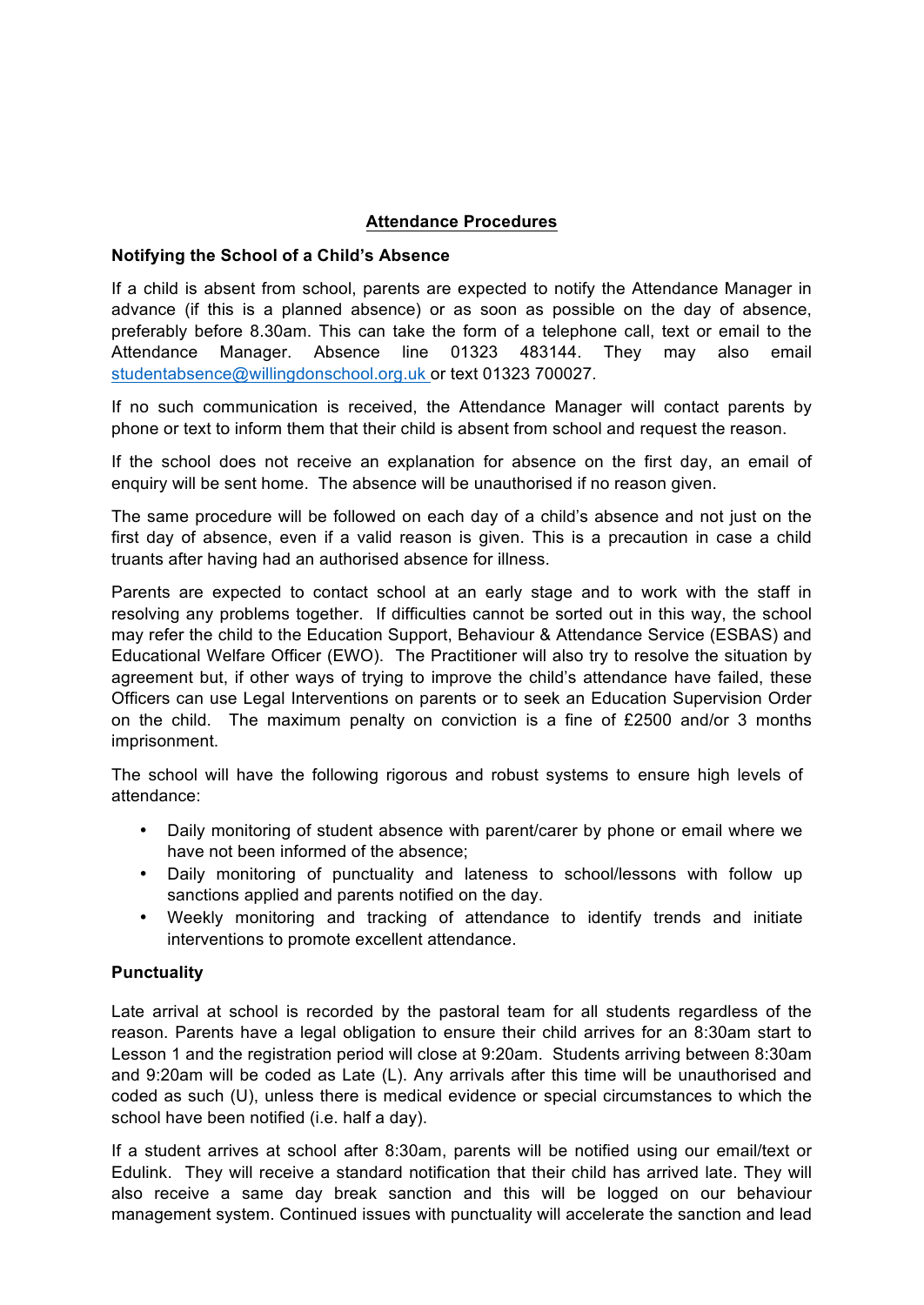to a meeting with parents and the pastoral team leader. Late arrival can be authorised in cases of delay in the arrival of school transport or known appointments. The school reserves the right to adjust morning registration time for individuals, after discussion with ESBAS. Parents will be notified in writing in such cases.

Students arriving between 8:30-9am must enter through the late gate. Students arriving after 9am must enter via the Student Support entrance and ensure they have signed in to ensure we have an accurate record of students on site at all times. Directors of Student Progress apply sanctions for lateness.

## **Medical appointment during the school day**

Students who need to leave during the school day require a letter from home, or notify the Attendance Manager prior to appointment, and will need to have this on them when they sign out at student support. We would encourage all appointments to be made out of school hours to avoid the negative impact this has on your child's learning. If this is unavoidable we urge parents to refrain from using whole day unless absolutely necessary.

## **Tracking and Monitoring Attendance**

The pastoral team meet regularly with the Assistant Headteacher responsible for attendance and Attendance Manager to discuss attendance and punctuality. Directors of Student Progress track the attendance of all students within their cohort and use the school's Attendance Protocol to ensure consistency between all students. The protocol is built around early intervention and constant communication with parents, in order to maximise and maintain excellent attendance.

**Stage 1** – Student attendance is below 95.5% or has an accumulation of : 6 sessions in Term One. 8 sessions in Term Two. 14 sessions in Terms Three +

Stage 1 letter to parents, DoSP / Attendance Manager meeting with student

**Stage 2** – Student attendance is below 94% or has an accumulation of: 8 sessions in Term One, 12 sessions in Term Two, 16 Session in Term Three +

Meeting in school with parents, student, DoSP and Attendance Manager. An APDR or support plan is agreed with targets set with DoSP, Attendance Manager, Educational Welfare Officer or member of the SLT. PP students highlighted to EWO.

**Stage 3** – A student's attendance is below 92%.

A second meeting to be held with parents and student. Medical evidence is required for illness. Students will complete student voice. Attendance Support Plan / APDR reviewed Parents informed that a Fixed Penalty Notice can be issued for 10 unauthorised sessions in 10 weeks if attendance drops to 90% Educational Welfare Officer to hold meetings, house visits, telephone calls with parents of PP students.

#### **Stage 4** – Student attendance below 90%.

You will be categorised as a Persistent Absentee if attendance is below 90% (PA). A referral will be made to ESBAS. (Education Support Behaviour and Attendance Service). This will be followed by an attendance meeting with ESBAS, parents, student and DoSP. Fixed Penalty Notice will be issued for 10 unauthorised sessions in 10 weeks following a stage 3 meeting. Meeting will also be contracted and if attendance does not improve parents could be prosecuted. EWO issue fines and prosecute if attendance does not improve.

## **Child Missing from Education (CME)**

If a child leaves school and is not enrolled at another school within the required period, a CME notification is made. This notification may be made at an earlier point if there are Safeguarding concerns.

#### **Rewards and Incentives**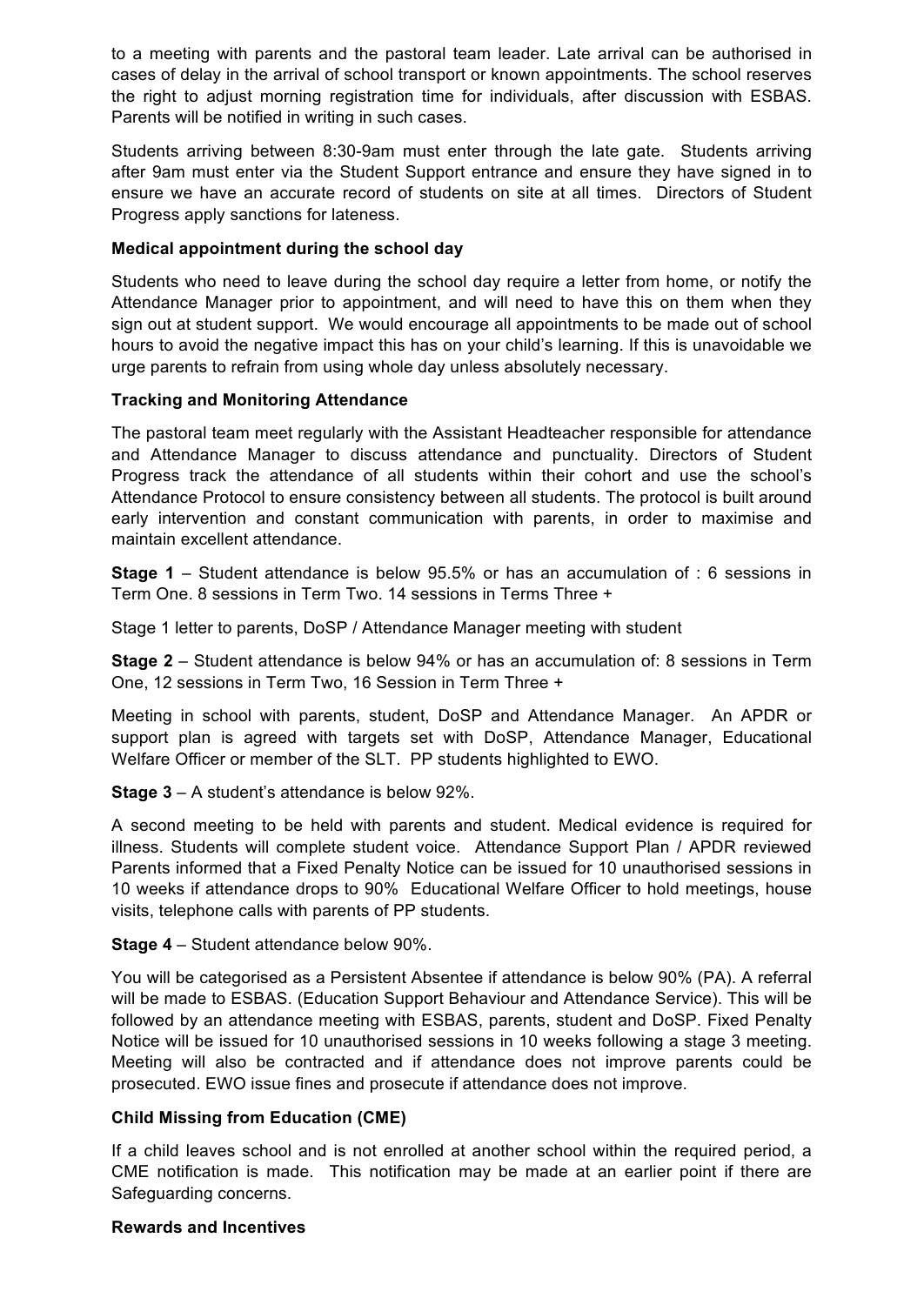Excellent and regular attendance is acknowledged by the school in Tutor, assemblies and through our school rewards system. Students will receive recognition for achieving excellent attendance (above 95%) each term. Directors of Student Progress may also use school events and activity trips to incentivise attendance.

#### **Those people responsible for attendance matters in this school are:**

Emily Beer – Headteacher Nadene Townsend-Smith – Assistant Headteacher Diane James - Attendance Manager Directors of Student Progress and Pastoral Support Assistant.

#### **Summary**

The school has a legal duty to inform parents of their child's absence figures through our reporting system and to promote attendance. Equally, parents have a duty to make sure that their children attend. School staff are committed to working with parents as the best way to ensure as high a level of attendance as possible.

**DoSP** = Director of Student Progress

**PSA** = Pastoral Support Assistant

**ESBAS** = Education Support Behaviour and Attendance Service

**EWO** = Educational Welfare Officer

**SLT** = Senior Leadership Team

**PP** = Pupil Premium

**APDR** = Assess, Plan, Do, Review

**PA** = Persistent Absentee.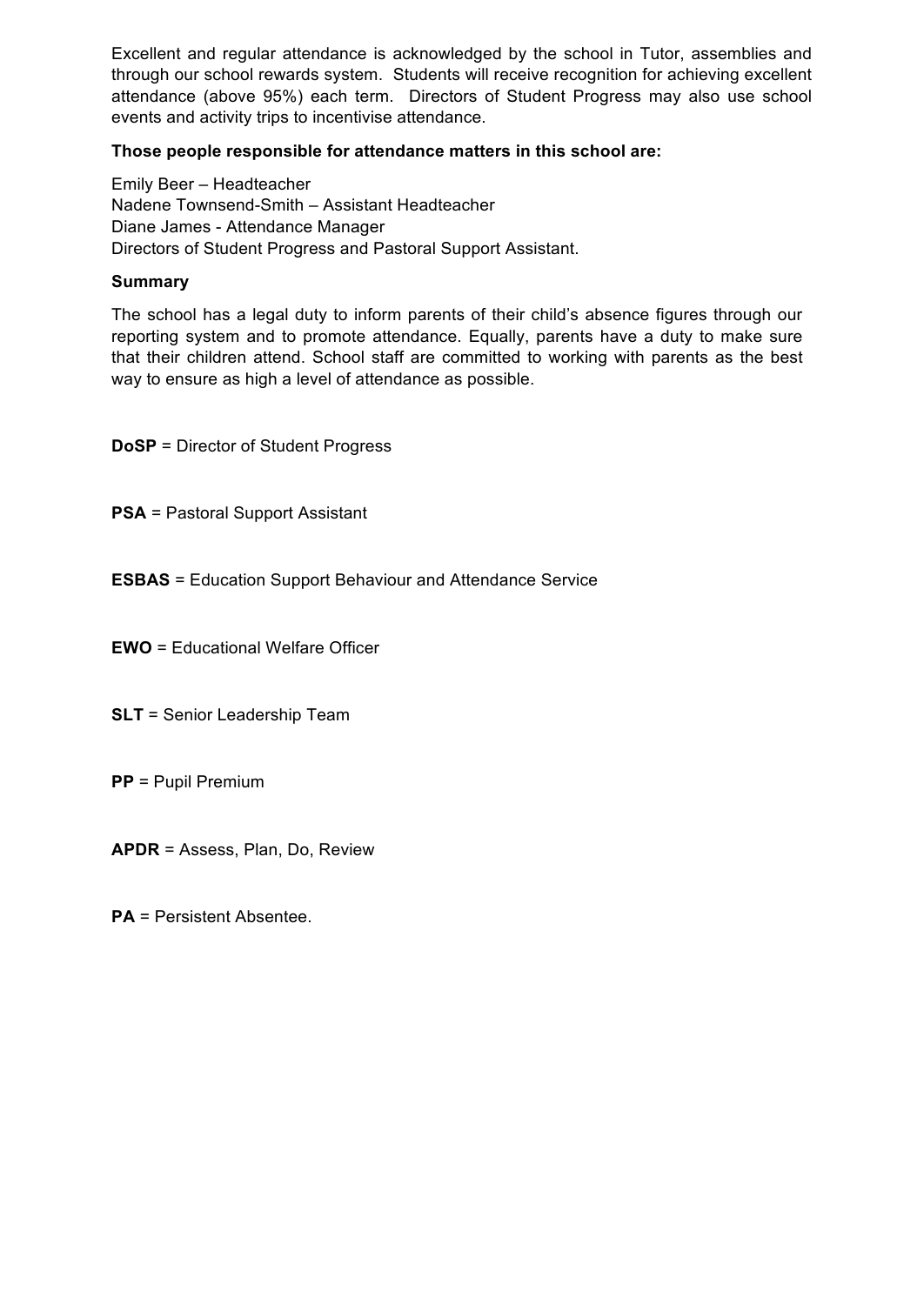Regular attendance =  $96%$ 

Reward points allocated.

(Form Tutor conversation with student if attendance

drops below 96% and nudge letter sent to parents)

**Appendix 1** - Attendance procedures (The intervention thresholds below are

be 

guidelines - every case should Tutors will be sent fortnightly attendance data for discussions with students - Logged on school system

monitored on an individual basis)

Stage 1

Attendance falls to 95.5% or under – Letter sent to parent. DOSP/Attendance Officer meeting with student.

# Stage 2

Attendance falls below 94% - Meeting with parents/student/Director of Student Progress and Welfare Officer. ADPR or support plan agreed and targets set.

## Stage 3

No improvement or falls to 92% or allow. A second meeting to be held, medical evidence required. Plan reviewed and Educational Welfare Officer to hold meetings/ house visits/ phone calls to parents of PP students. AM and DoSP for all other attendance meetings.

> Stage 4 Student categorised as Persistent Absentee if attendance falls below 90%. Referral made to ESBAS, Welfare Officer and Attendance Manager to issue fines if attendance does not improve.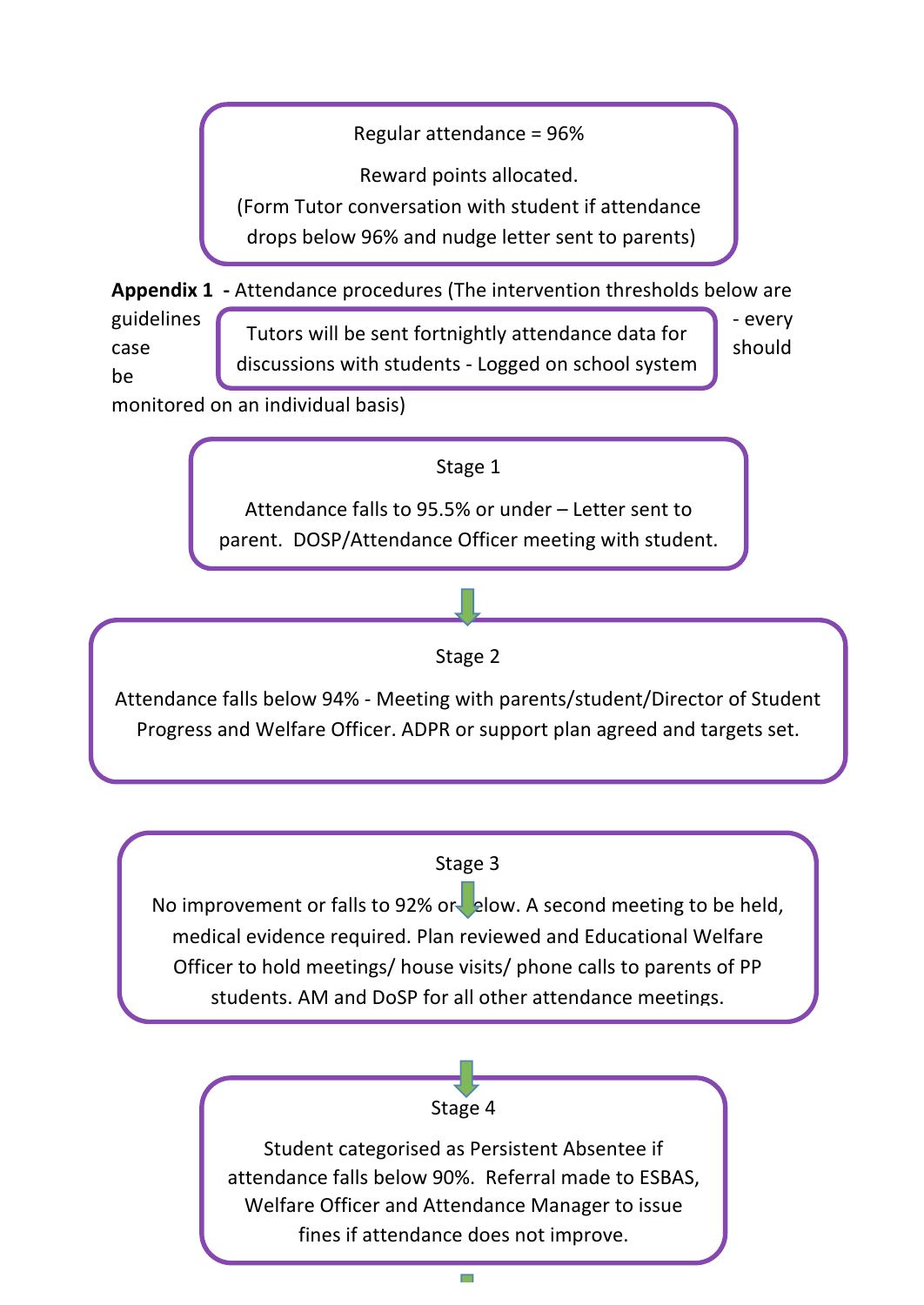# **Attendance Monitoring and Intervention Procedures**

|                                                                                                                                                                                                                                                                                                                                                                                                                                                                                                                                                                                                                                                                                                                                                                                                                                                                                                                                 | <b>Person Responsible</b>                                                             |  |
|---------------------------------------------------------------------------------------------------------------------------------------------------------------------------------------------------------------------------------------------------------------------------------------------------------------------------------------------------------------------------------------------------------------------------------------------------------------------------------------------------------------------------------------------------------------------------------------------------------------------------------------------------------------------------------------------------------------------------------------------------------------------------------------------------------------------------------------------------------------------------------------------------------------------------------|---------------------------------------------------------------------------------------|--|
| <b>Action</b>                                                                                                                                                                                                                                                                                                                                                                                                                                                                                                                                                                                                                                                                                                                                                                                                                                                                                                                   |                                                                                       |  |
| <b>Punctuality</b>                                                                                                                                                                                                                                                                                                                                                                                                                                                                                                                                                                                                                                                                                                                                                                                                                                                                                                              |                                                                                       |  |
| Students late due to buses. Teachers will need to mark as present when they arrive to<br>lesson 1. Teachers will need to unlock their register and amend the mark to present not<br>late. I would advise teachers in advance to take a list of those in their class that do take<br>the bus as we do not have this information anymore due to bus passes no longer being<br>issued.<br>Late to lesson 1 but not on late gate. Teachers will need to email/contact the parent                                                                                                                                                                                                                                                                                                                                                                                                                                                    | Teacher to sign students<br>in                                                        |  |
| and teacher to carry out a sanction (10 minutes at break/lunch), keeping the DOSP<br>informed (email) that this has taken place. This is the same as a late to lesson and should<br>be treated as such as mostly, parents have ensured they have got on site by<br>8:30am. Continued lateness should result in an after school detention being issued and<br>carried out by the teacher/DOSP team. DOSP to monitor.                                                                                                                                                                                                                                                                                                                                                                                                                                                                                                             | Log on Edulink Behaviour<br>point issued Teachers                                     |  |
| Late gate. Students late after 8:30am with be identified on the late gate, the list will be<br>handed to Student Support and at 9am they will forward any amendments. They will<br>need to ensure these late marks are amended to show they are late (L), but in doing this<br>they will at least know that they have arrived to school before making the calls home to<br>parents for absences. Student Support use the email or Edulink to inform them on the<br>day this happens. This will be sanctioned by the DOSP as a break detention. Student<br>Support will need to provide an audit on lates on a Friday. Repeated lates should be<br>transferred to an after school detention if it's more than 3 in one week for 1 hour and<br>tutors make a welfare call home.<br>Repeated late issues should then be addressed by the Pastoral Team and contact made<br>with parent and a telephone or meeting held to address. | Communication with<br>Attendance Manager<br>PSA/DoSP Student<br><b>Support Tutors</b> |  |
| Late after Close of registration<br>Parents will be informed via email/ Edulink by Student Support. If poor punctuality<br>persists, parents are called for a meeting with Pastoral Team and could be liable for a<br>fixed penalty notice issued by Attendance Manager/ EWO. For students arriving after<br>9.20am, they will receive a U code unless they have medical evidence to support they<br>had a medical appointment in which case they will have an M code. Student Support will<br>deal with students signing in and out after 9am.<br>Punctuality audited during attendance meetings.                                                                                                                                                                                                                                                                                                                              | Attendance Manager<br>PSA/DOSP<br><b>Student Support</b>                              |  |
|                                                                                                                                                                                                                                                                                                                                                                                                                                                                                                                                                                                                                                                                                                                                                                                                                                                                                                                                 | Assistant Headteacher/<br>DoSP/ Attendance<br>Manager/EWO                             |  |
| Attendance                                                                                                                                                                                                                                                                                                                                                                                                                                                                                                                                                                                                                                                                                                                                                                                                                                                                                                                      |                                                                                       |  |
| Any unexplained first day of absence will be followed up via contact with parents via<br>phone or email. Until contact is made, absence will remain as an 'N' code. Unauthorised<br>and unexplained. Further attempts will be made to ascertain reasons for absence if                                                                                                                                                                                                                                                                                                                                                                                                                                                                                                                                                                                                                                                          | Attendance Manager/<br><b>PSA</b>                                                     |  |